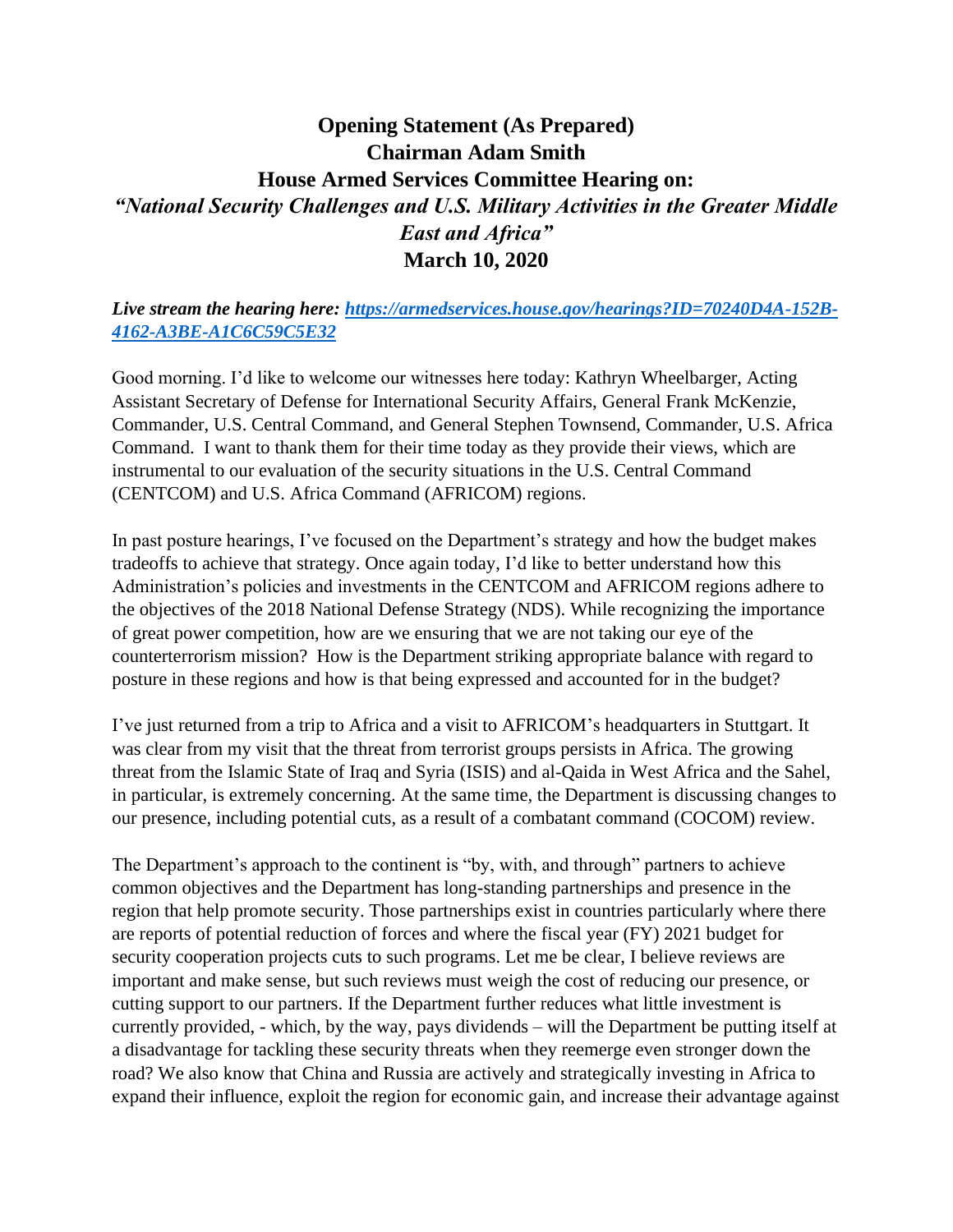the United States, including with regard to the international order. As presence and investment decisions are made as a result of these COCOM reviews, it is important that the Department take a hard look at the geo-political strategic risk that will be assumed from these decisions and the gain from investing the small numbers of forces and dollars elsewhere. The committee looks forward to learning more about that topic today, including how our presence in Africa comports with the goals of the NDS. With China and Russia investing so heavily in the continent, the Department should explain how decisions with respect to our military presence there may or may not create new opportunities for destabilizing terrorist organizations, and our long-term strategic competitors.

Finally, in the east, al Shabaab remains a threat. Recent attacks in Somalia and on our partner installation at Manda Bay, Kenya illustrate their capacity to conduct complex attacks in the region. The attack at Manda Bay, unfortunately, took the lives of three Americans – a servicemember and two Department contractors. I understand that the command is still reviewing the events surrounding the attack, but it will be essential that Congress and the Department learn more about this attack and how to prevent further attacks like it going forward.

It is clear that the geographic area spanning Africa, the Middle East, and much of Central and Southwest Asia remains crucial to our national interests. Since last year's hearing, a lot has happened in CENTCOM. Last year, the committee discussed the potential for the redeployment of half our military personnel from Afghanistan. That dynamic seems to have shifted with the signing of the Peace Agreement with the Taliban on February 29th. As I have previously stated, I was cautiously optimistic about the reduction in violence (RIV) agreement. I was also encouraged when it progressed to the conditions-based peace process. However, I am concerned about the recent reports of increasing violence in Afghanistan, and the perception by the Taliban that they can return to attacking the Afghan Security Forces and Afghan government officials.

I'd like to know if this agreement will hold. Also, today, the intra-Afghan dialogue, between the Taliban and representatives of Afghanistan, is set to begin. These negotiations are essential to the establishment of a permanent cease fire and determining the political future of Afghanistan. But it seems there is now an adjustment to this timeline with increased violence and delayed prisoner exchanges having stymied the beginning of talks. All of these factors increase my concern as the Administration has made a commitment to reduce our troop presence in Afghanistan with the signing of the formal peace agreement, but it doesn't seem like the Taliban are meeting their requirements. So, where do we stand in the peace process? Are we moving forward or taking a pause, and how do we ensure the Taliban adhere to their commitments? I understand that we can't expect violence to go down to zero overnight and that the peace process will take patience, but I'd like to hear our witnesses' assessment of whether the process may be in danger of falling down before it even gets started.

Similarly, we need to understand the future of the fight against ISIS, especially in the context of the decision last fall to abandon the northeast border area of Syria to a Turkish incursion. I remain concerned that the Administration's policy in the region has a pattern of vacillating